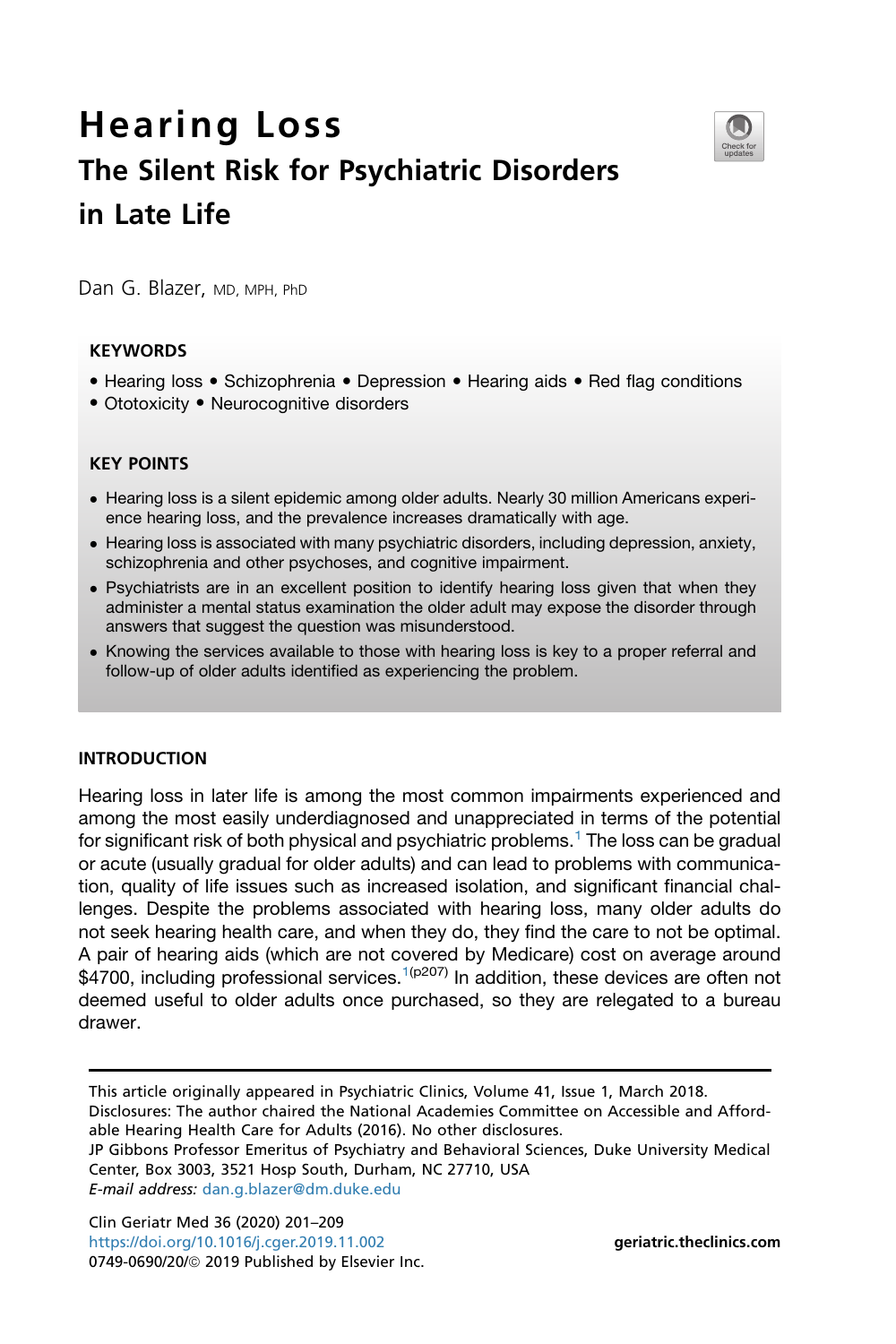A most understudied area is the risk for psychiatric disorders and emotional stress related to hearing loss. This article provides some background into the world of hearing loss and hearing health care providers, the current literature on the association of hearing loss and psychiatric disorders, the expanded horizons of assistance provided for hearing health care, and the role of geriatric mental health care workers in assuring the best possible treatment for hearing problems in older adults ([Table 1](#page-1-0)).

# EPIDEMIOLOGY OF HEARING LOSS IN LATER LIFE

Determining the prevalence of hearing loss must not be based solely upon self-report. The Centers for Disease Control and Prevention (CDC) report that 1 in 4 US adults who report excellent-to-good hearing already experience hearing damage.<sup>[3](#page-6-1)</sup> Prevalence and incidence studies typically measure severity by the decibels (dB) that can be

<span id="page-1-0"></span>

| Table 1<br><b>Definitions</b>               |                                                                                                                                                                                                                                                                                                                                                                                                                                                                                        |
|---------------------------------------------|----------------------------------------------------------------------------------------------------------------------------------------------------------------------------------------------------------------------------------------------------------------------------------------------------------------------------------------------------------------------------------------------------------------------------------------------------------------------------------------|
| Deaf                                        | A community and culture of individuals with shared language (American<br>Sign Language) and cultural values and priorities. The deaf are not<br>discussed in this article.                                                                                                                                                                                                                                                                                                             |
| <b>Hearing Loss</b>                         | Hearing function that is poorer than normal in the general population<br>and applied to persons who were not born with hearing impairment.<br>Loss usually begins in middle or late life and progresses over the years. It<br>can range from difficulty in hearing quiet sounds such as a whisper to<br>profound loss that totally eliminates effective communication except<br>through adaptations such as lip reading. <sup>1</sup>                                                  |
| <b>Hearing Health</b><br>Care               | All forms of care provided to persons with hearing loss ranging from<br>devices for individuals such as hearing aids and training by audiologists<br>in practices to improve comprehension to environmental provisions<br>(such as loop technology, which connects hearing aids with<br>microphones in an auditorium). <sup>1</sup> When hearing loss is profound and<br>cannot be corrected, cochlear implants are a last resort approach to care<br>and can be remarkably effective. |
| Otolaryngologists                           | Physicians trained in ear, nose and throat conditions. They roughly can be<br>divided into those who focus on hearing loss, including surgery,<br>treatment of infections of the ear, removal of cerumen, as well as<br>inserting cochlear implants, and those who engage in other disorders<br>(such as tumors of the head and neck). About 10,000 practice in the<br>United States. <sup>1</sup>                                                                                     |
| Audiologist                                 | Nonphysician health care professionals trained in the assessment<br>treatment and prevention of hearing, balance, and related disorders.<br>They usually have attained a doctoral degree in audiology and are<br>licensed by states. Around 12, 250 audiologists practice in the United<br>States. <sup>1</sup>                                                                                                                                                                        |
| Hearing<br>Instrument<br><b>Specialists</b> | Individuals trained to identify individuals with hearing loss, fit individuals<br>with hearing aids, and educate persons and their families who<br>experience hearing loss. Relatively short training period followed by an<br>internship. Licensed by states. About 5570 practice in the United<br>States. <sup>1</sup>                                                                                                                                                               |
| Red Flag<br>Conditions                      | Several conditions are signals of serious or readily treatable causes of<br>hearing loss according to the FDA. These include: active drainage from<br>the ear, sudden-onset or rapidly progressing hearing loss, acute or<br>chronic dizziness, sudden or rapidly progressive hearing loss in 1 ear,<br>visible evidence of significant cerumen within the ear canal, and pain or<br>discomfort in the ear. $2$                                                                        |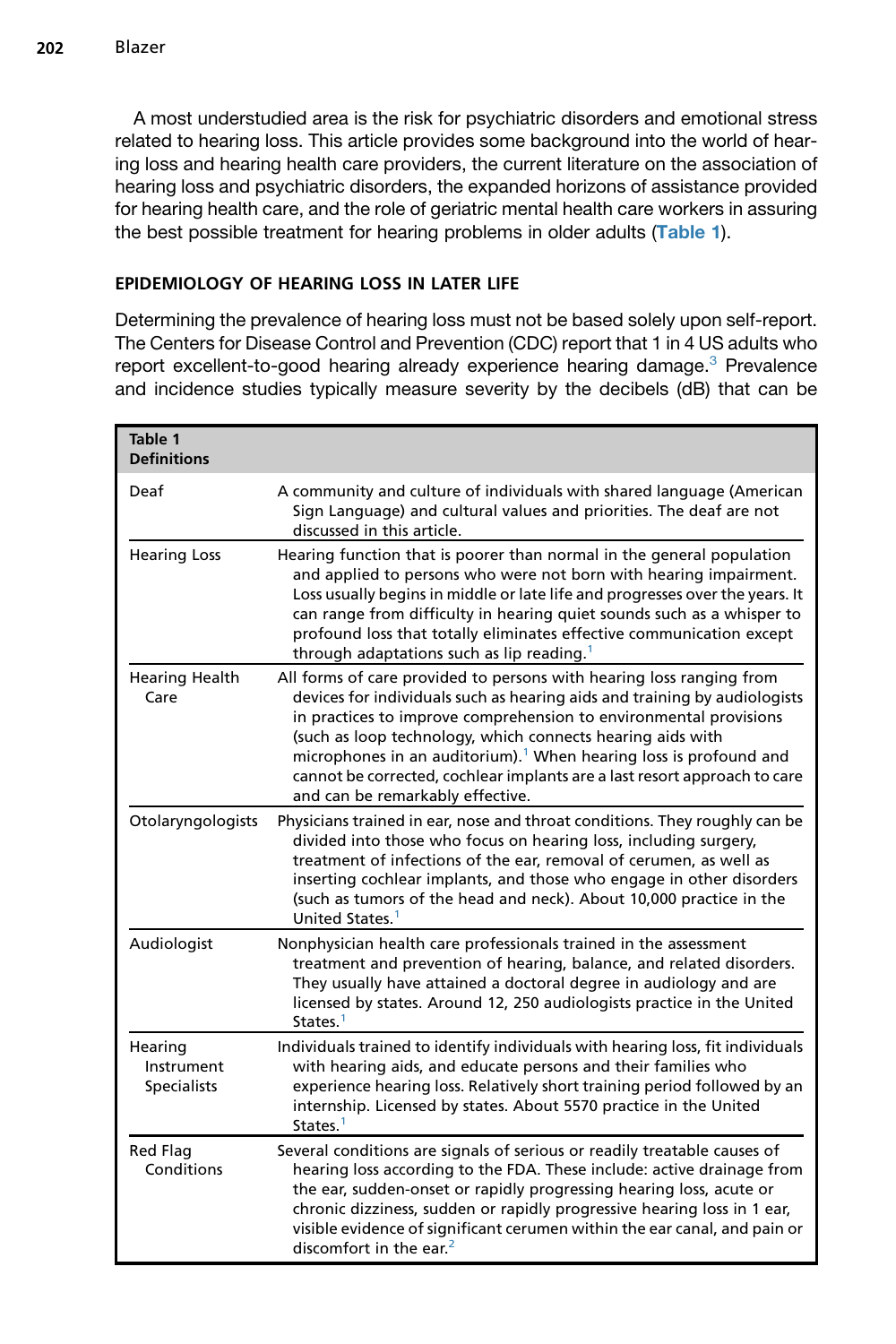heard. For all ages, the normal person can hear sounds at less than 26 dB. Persons with mild hearing loss can hear sounds between 26 to 40 dB; those with moderate loss hear 41 to 70 dB, and those with severe loss hear 71 or more dB. The prevalence of hearing loss of mild-to-severe loss in the Framingham Heart Study was 29% for subjects 6[3](#page-6-1) to 95 years.<sup>3</sup> National Health and Nutrition Examination Survey (NHANES) investigators found the frequency in men 70 years of age and older to be  $44.8\%$ . <sup>[1\(](#page-6-0)p43)</sup> In the Health ABC study (ages 73–84), 76.9% of subjects were found to have loss of hearing for high-frequency sounds (inability to hear higher frequency sounds is more prevalent than for low frequency sounds in older adults). Hearing loss is typically greater for men than for women over age  $70<sup>4</sup>$  $70<sup>4</sup>$  $70<sup>4</sup>$  In the Framingham study the incidence of hearing loss was 8.4% in the right ear and 13.7% in the left ear over a 6-year follow-up of persons 58 to 86 years of age.  $1(p46)$  $1(p46)$ 

In the NHANES study, investigators found a lower prevalence of hearing loss among African Americans compared with non-Hispanic whites. Prevalence for Mexican Americans was approximately equal to that among whites.<sup>[5](#page-6-4)</sup> Hearing loss for all older adults appears to be declining as younger birth cohorts are experiencing a lower rate of loss than older cohorts, although as noted previously, it remains a major impair-ment.<sup>[5](#page-6-4)</sup> This trend is surprising given the exposure to loud sounds via smartphones and ear buds. As would be expected, with aging, the onset and progression of hearing loss increase, in 1 study by 0.7 to 1.2 dB per year. In summary, hearing loss progresses gradually over time, although it accelerates among the oldest old.

Risk factors for hearing loss in later life include lower socioeconomic status, a long history of smoking, higher systolic blood pressure, obesity, high waist circumference, highly elevated glycosylated hemoglobin, atherosclerosis, and many ototoxic medications such as nonsteroidal anti-inflammatory drugs (NSAIDs) and acetaminophen. One area that is receiving increased attention is noise-induced hearing loss. The  $CDC<sup>3</sup>$  $CDC<sup>3</sup>$  $CDC<sup>3</sup>$ recently issued a report suggestion that 1 in 2 US adults with hearing damage from noise did not have noisy jobs, and the resulting problems with hearing derive from noise exposure such as using a leaf blower, attending a sporting event, or being close to a siren for an extended period of time. They determined that noises above 85 dB can cause hearing damage.

## PSYCHIATRIC DISORDERS SECONDARY TO HEARING LOSS

To gain a perspective on psychiatric problems associated with hearing loss, the clinician must have an appreciation of the problems faced by those with the impairment. Persons with hearing loss have difficulty following a conversation if there is background noise, such as in a restaurant. They become frustrated when trying to communicate with their families. Although they can hear speech, that speech may be muffled, because they can understand only portions of the conversation. This problem can be partially corrected if they can see the person talking and learn to read lips. In addition, the standard treatment is hearing aids, yet these aids are expensive and often not as effective as desired, leading to more frustration. Clinicians should also recognize that hearing loss in older adults will be more likely hidden from clinicians and family. Elders may even become more adaptable to the impairment than young adults. For example, in 1 study, younger adults reported being lonely at a higher frequency than older adults with hearing loss.<sup>[6](#page-6-5)</sup>

The association of hearing loss with paranoid disorders has long been investigated by psychiatrists, yet the empirical evidence is mixed. For example, Kay and Roth explored whether deafness, along with abnormalities of personality and loss of many relatives, contributed to more social isolation in a paraphrenic population of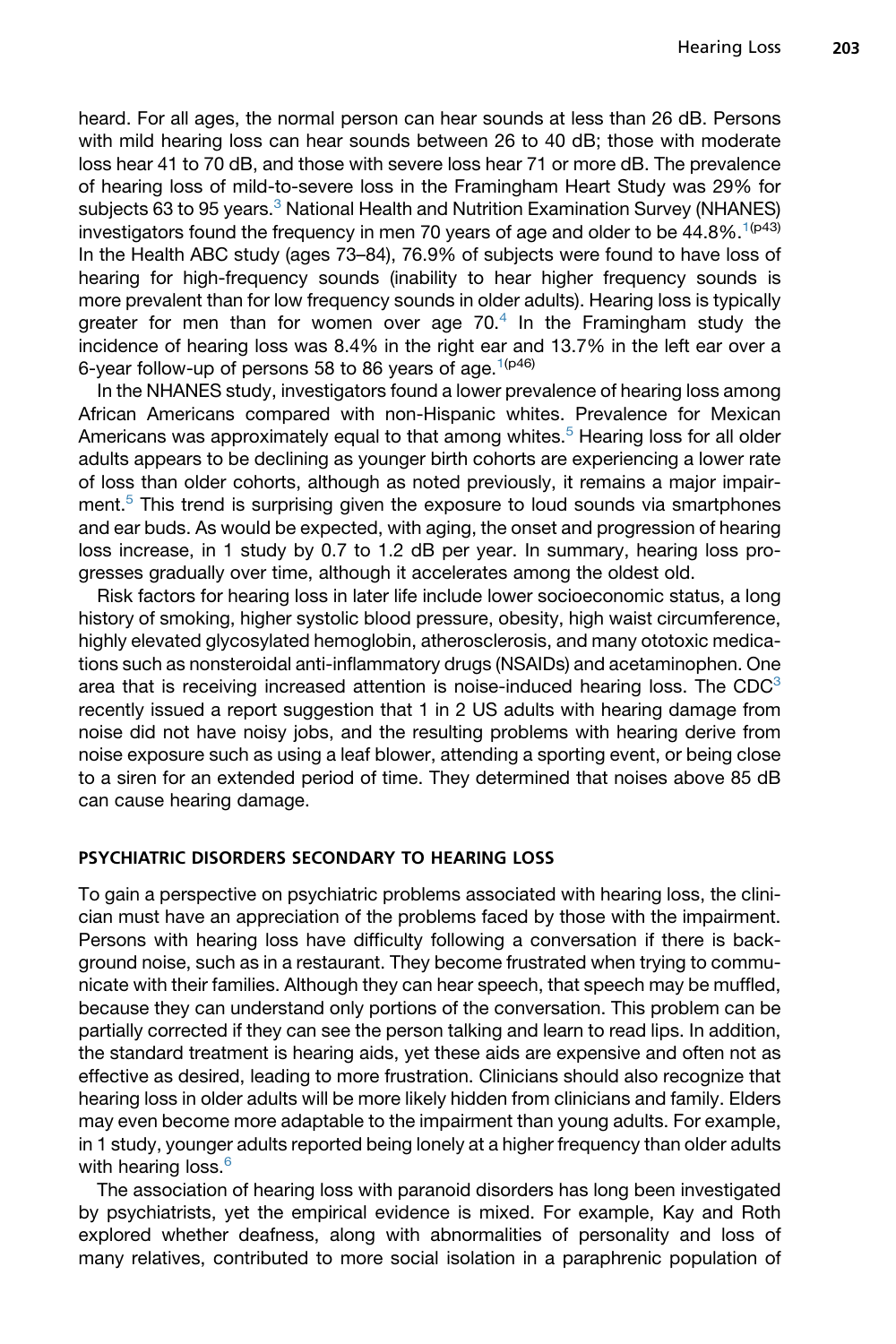older adults than in mood disorder patients. (Paraphrenia was a term used frequently by psychiatrists decades ago to describe older patients who developed delusions and occasionally hallucinations without the loss of intellect or personality.) They found some impairment in hearing in 40% of the British paraphrenic patients; in 15% of patients, it was of marked degree. In Sweden, only the most severe cases of hearing loss had been recorded, and the prevalence was 16% among paraphrenics. The frequency of hearing loss in patients with affective disorders was only 7%. Although associated with the prevalence of paraphenia, visual or hearing loss did not seem to modify the symptomatology of paraphrenia greatly.<sup>[7](#page-7-0)</sup> Felix Post, in a report from 1966, found that among 72 patients with paranoid disorder, 25% experienced hearing loss compared with 11% of controls.<sup>[8](#page-7-1)</sup> Since these early publications, the belief has been prevalent among psychiatrists that hearing loss is associated with paranoid psychoses, although this has not much been explored during the past few years in the psychiatric literature.

In a more recent meta-analysis of epidemiologic studies, the investigators found an increased risk of hearing impairment for all psychosis outcomes, such as hallucinations, delusions, psychotic symptoms, and delirium, although the odds ratios were relatively small. Early exposure to hearing impairment led to elevated the risk of later development of schizophrenia. The investigators suggested that potential mechanisms underlying this association include loneliness and disturbances of source moni-toring (locating the source of sounds and interpreting these sounds).<sup>[9](#page-7-2)</sup>

In another study, self-reported hearing impairment was associated with increased frequency of psychotic symptoms among those using a hearing aid in younger per-sons but not older adults.<sup>[10](#page-7-3)</sup> Following up this study, the same team found that although social isolation and loneliness were both associated with psychosis, perhaps related to an inability to interpret the environment in which they lived, the level of complexity of the social world in urban settings compared with rural settings explained most of the individual's inability to correctly process this information and therefore increased the likelihood of psychosis.<sup>11</sup>

Other psychiatric symptoms are also associated with hearing loss, especially depression and anxiety. Thomas and colleagues $12$  found a fourfold increase in scores above a clinically significant cutoff for anxiety and depression symptoms among patients with a hearing impairment compared with the general population, In another study among community respondents in underserved areas and using self-rated scales, subjects who reported sensory loss had high rates of depression and a compromised quality of life compared with respondents without these impairments.<sup>[13](#page-7-6)</sup> In yet another study, investigators explored the associated relationship of hearing impairment with anxiety symptoms. They found that, compared with individuals with no hearing impairment, the odds of prevalent anxiety were significantly higher among individuals with mild hearing impairment, and for those with moderate or severe impairment the odds were even greater. Hearing aid use was not significantly associ-ated with lower likelihood of anxiety.<sup>[14](#page-7-7)</sup> Not all studies, however, confirm the associa-tion of hearing loss with psychiatric disorders, especially for major depression.<sup>[15](#page-7-8)</sup>

Recent attention has been directed toward the risk for cognitive decline secondary to hearing loss. Findings from a chart review of 133 patients 50 years of age and older suggest that hearing loss is highly prevalent among this sample of cognitively impaired older adults. Sixty percent of the sample had at least a mild hearing loss in the better hearing ear. Among variables examined, age and medical history of diabetes were also strongly associated with hearing impairment. Hearing aid utilization increased with the severity of hearing loss, from 9% to 54% of individuals with a mild or moderate/severe hearing loss, respectively. No evidence was available, however, as to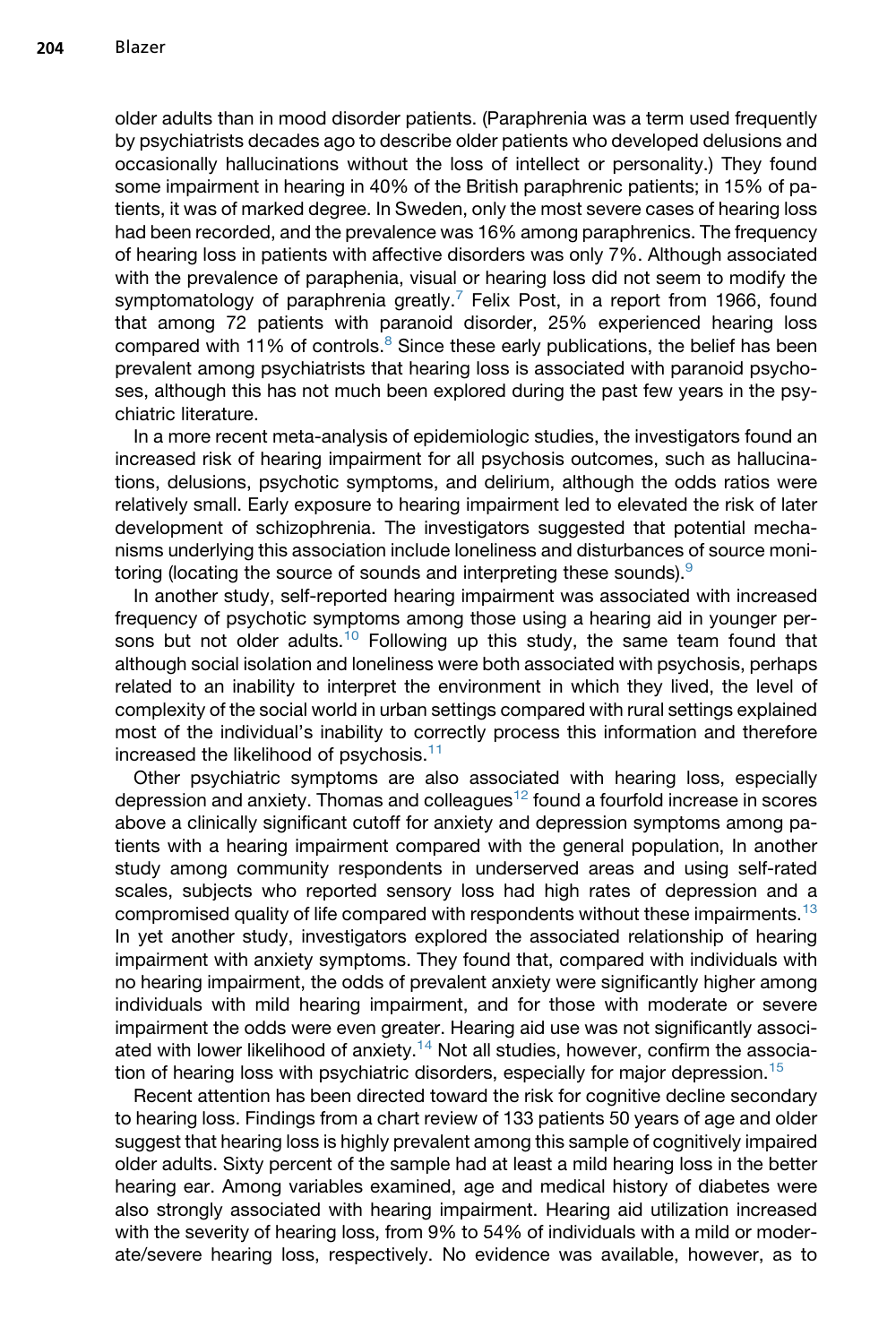whether the use of hearing aids improved or slowed the decline in cognition.<sup>[16](#page-7-9)</sup> In a more refined study, consistent peripheral hearing was significantly related to 10 of 11 measures of cognition that assessed processing speed, executive function, or memory, as well as global cognitive status.<sup>[17](#page-7-10)</sup>

# <u>The Treatment of Hearing Los</u>

The recognition and treatment of hearing loss should be the responsibility of all health care professionals working with older adults. From the perspective of the psychiatrist and other mental health care workers, referring their patients to the appropriate specialists along with a discussion as to the significant risks of leaving hearing loss unattended is the most important point. To engage older patients and their families about hearing loss and its treatment, the mental health care worker must have a working knowledge of the hearing health care workforce and the services that can be offered.

Four disciplines should be at the front line.<sup>1(pp76,77)</sup> Audiologists are trained in assessment and treatment, including the dispensing of hearing aids as well as rehabilitation of hearing loss and related problems (such as problems with balance and tinnitus). Hearing instrument specialists are qualified to identify individuals with hearing loss (through basic audiologic testing), dispense and adjust hearing aids, and educate clients and family members about hearing loss. A small fraction of otolaryngologists dispense hearing aids yet are key in treating the red flag conditions noted previously as well as inserting cochlear implants. The practitioners from each of these 3 disciplines tend to cluster in large metropolitan areas.

As can be recognized from the small number of persons specializing in hearing health care, the burden of identifying and referring individuals for hearing health care among the professions usually falls to primary care physicians (including geriatricians) and other specialties, perhaps especially psychiatrists. Primary care physicians are in the best position to identify hearing loss among older adults, such as during the annual wellness visit under Medicare, yet many elders do not take advantage of this visit. Given the busy practices of primary care doctors, checking for hearing loss, even via a simple question such as "Are you having any trouble with your hearing?" is limited, especially since checking for hearing loss is not a required screen as set up by the US Preventive Services Task Force for adults 50 years of age and older.<sup>18</sup> In addition, the quiet physician's office where the older adult is usually face-to-face with the doctor is not ideal for determining the degree of impairment that is present.

Psychiatrists and other mental health workers, when they suspect hearing loss in their patients, are in an excellent position to determine if hearing loss is present. Responses to questions to test cognitive function may be inaccurate in part because the questions are misunderstood or not answered. Other queries frequently are misinterpreted. Patients may complain that they forgot their hearing aid or they place the aid in their ear during the session. In addition, the older adult is often accompanied by a family member who can inform the psychiatrist about hearing loss. Final determination of the extent of hearing loss should be delegated to an audiologist who can perform appropriate testing. Formal screening by the audiologist (including the audiogram) is covered by Medicare if referred by a physician, an option all too often a neglected. However, audiologists are not reimbursed for any treatment of the problem such as rehabilitation and fitting of hearing aids.

The physician should also determine if the older adult is taking a potentially ototoxic medication. The most common of these are: aspirin, NSAIDs, some antibiotics, diuretics such as furosemide and bumetanide, and some anticancer drugs. Hearing loss has been rarely reported for some psychotropic drugs such as olanzapine, carbamazepine, and valproic acid. Some selective serotonin reuptake inhibitors can cause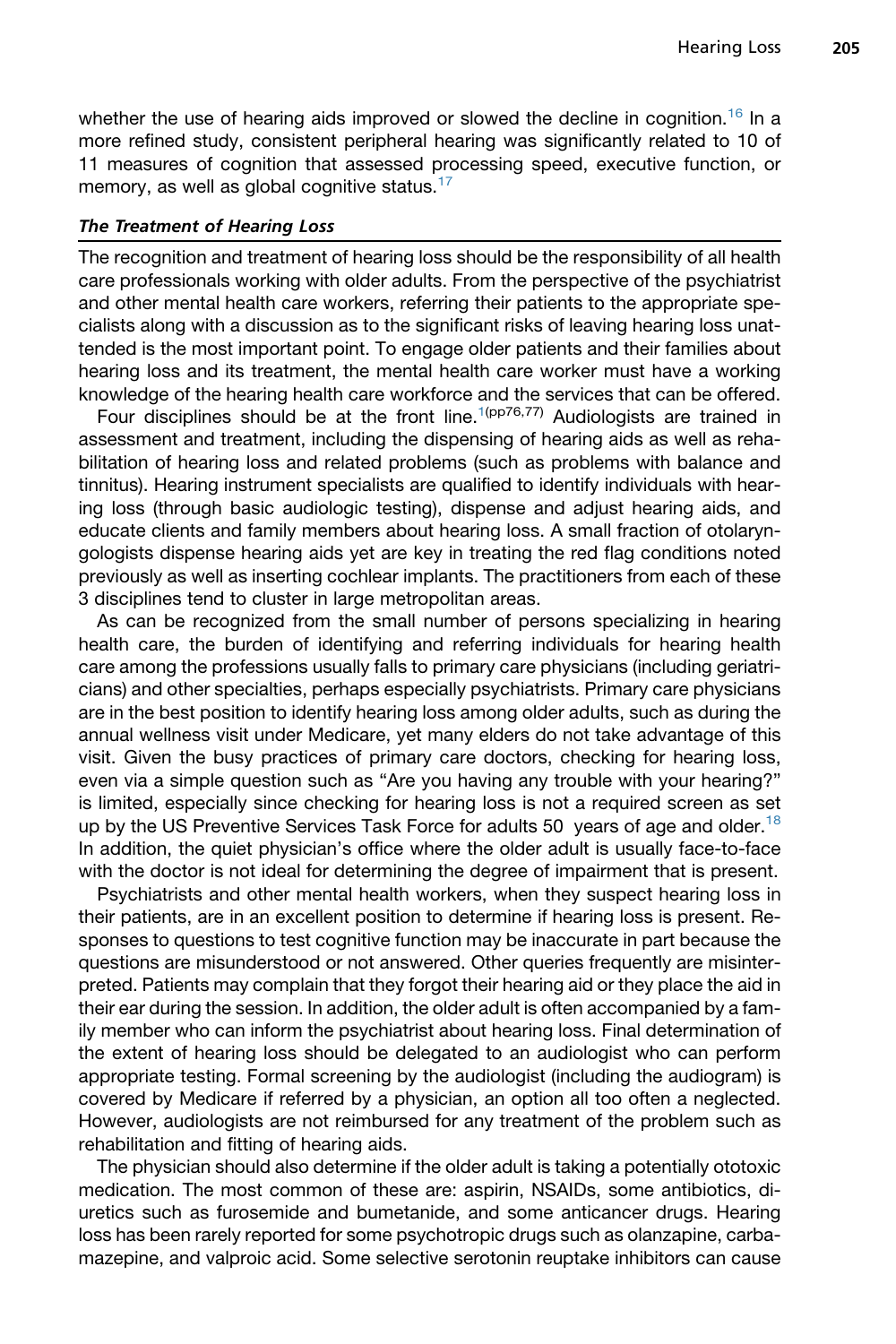tinnitus.<sup>[19](#page-7-12)</sup> If tinnitus is a major concern, patients may be switched to mirtazapine, which has not been found to cause tinnitus. Almost all older persons have lost hearing in the higher frequencies and frequencies below 25 dB. Therefore, the speech frequency range that renders understanding of soft speech in a quiet room difficult is a frequent problem for older adults. $20$  It usually occurs gradually and bilaterally, because of changes in the inner ear.

All clinicians should be aware of more serious and/or treatable causes of hearing loss among older adult, the most common being cerumen impaction (unilateral or bilateral), which can be treated by an audiologist, otolaryngologist, or even selfremoval with ceruminolytics or irrigation. Other red flag conditions listed by the US Food and Drug Administration (FDA) and requiring referral to a physician with experience in treating hearing problems have already been noted. $21$  Unilateral hearing loss is a potentially serious condition that should lead to an immediate referral to an otolaryngologist, because it may be the primary symptom of an acoustic neuroma or a cholesteatoma.

Once referred to a hearing health care specialist for treatment, several options are available to persons with hearing loss. Hearing aids are the standard treatment and what most consumers consider initially as the first-line treatment. Yet hearing aids are expensive, costing around \$4700 for a pair of medium range aids in the United States in 2013, this cost including both the hearing aid itself and the services of the audiologist or hearing instrument specialist.<sup>[22](#page-7-15)</sup> Therefore cost is an initial barrier to hearing aid use. Yet for those who have purchased hearing aids, they frequently are not used following initial adjustments. Primary reasons for nonuse are perception that the hearing aids are not effective, difficulty fitting (adjustment of the hearing aid to the proper pitch and frequency), maintenance (such as changing batteries), stigma, and ongoing costs of batteries, maintenance, and repair. Frustration with hearing aids may lead individuals to decide that they can manage without the hearing aid. $^{23}$  $^{23}$  $^{23}$  In a sample of the patients aged 50 years and older from the NHANES, 3.8 million Americans wore hearing aids, but only 14.2% with hearing loss used hearing aids $^{24}$  $^{24}$  $^{24}$ 

Yet for many, hearing aids significantly reduce the impairment that results from hearing loss. In 1 study, the use of hearing aids was associated with improved minimental state performance.<sup>[25,26](#page-7-18)</sup> This suggested to the authors that hearing loss was associated with sensory specific cognitive decline rather than global cognitive impairment.

Recently, bipartisan legislation was introduced by Senators Elizabeth Warren (D-Mass) and Chuck Grassley (R-Iowa) to permit the sale of over-the-counter hearing aids.<sup>[27](#page-8-0)</sup> These devices will not replace clinician-prescribed hearing aids but are focused upon improving hearing for those with mild-to-moderate impairment. There would be some FDA regulation, but that regulation would be minimal yet protect against problems such as sound intensity being set dangerously high. Therefore, cost should significantly be reduced, and persons who believe they might benefit from such an instrument would be much more willing to expend a few hundred dollars rather than thousands. Personal sound amplification products (PSAPs) are already widely available, advertised frequently in the media, yet they cannot be recommended as a hearing aid at present. Many people, however, do purchase them, and some may even today meet the standards for an over-the-counter device.

Several other hearing assistive technologies are available. These include hearing induction loop and telecoil technologies that allow the sound system in a room to connect wirelessly with an individual's hearing via a telecoil in the hearing aid and the installation of hearing loop wiring around the perimeter of the room that connects to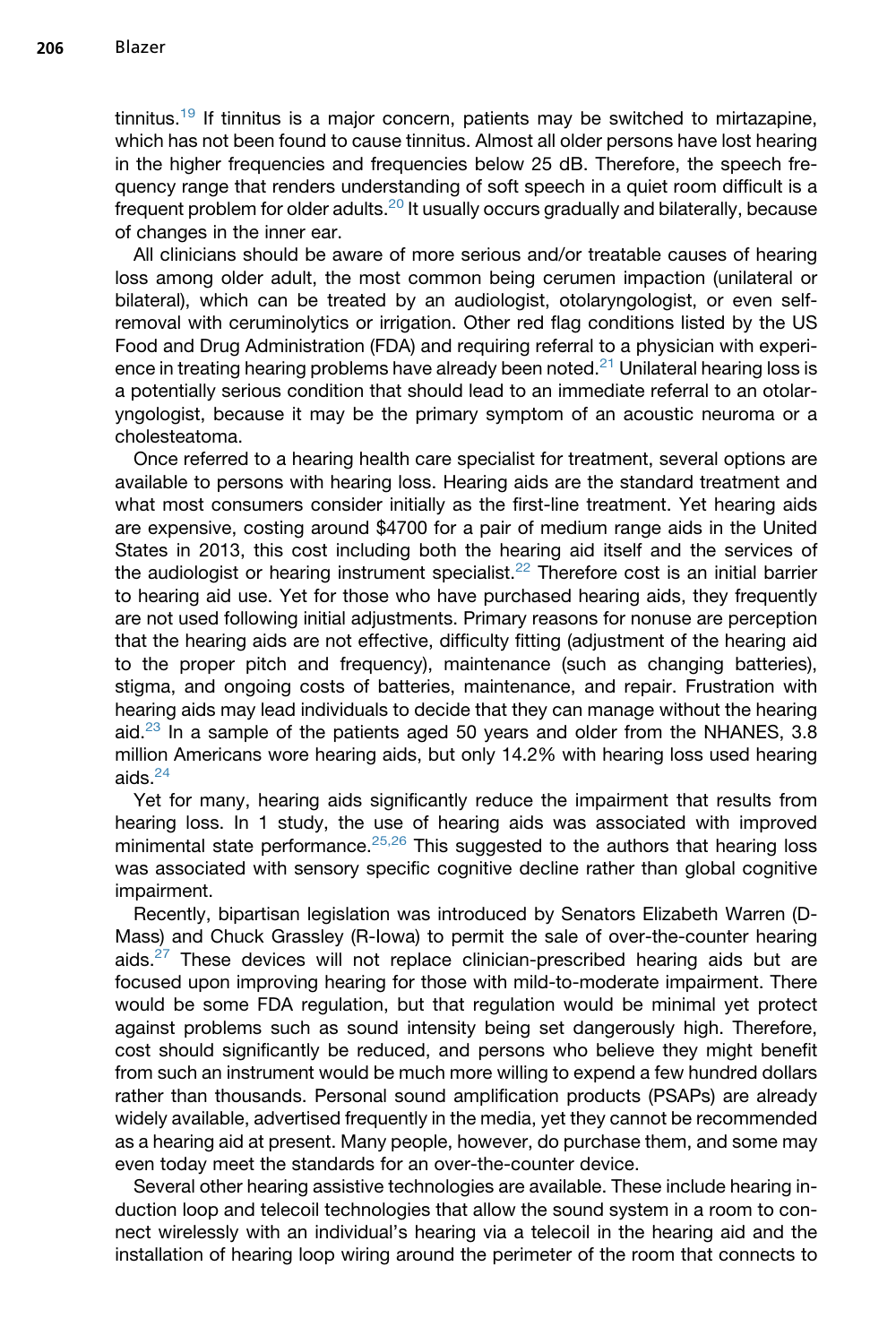the room's sound system (ideal for group gatherings where speakers use microphones such as worship services). This combination can reduce background noise and improve the clarity of sound.<sup>[1\(](#page-6-0)p162)</sup> Another option, although less frequently used, is captioning of a talk or conversation using transcription (similar to that used by court reporting and projected onto a screen in the room). Yet another approach is the production of apps for smart phones, which in combination with Bluetooth technology, can permit, for example, placing a smart phone in the center of the table of a noisy restaurant and using an earpiece connected to the device to amplify the conversation at the table.

Treatment of hearing loss does not stop with technological assistance. Auditory rehabilitation is an evidenced-based intervention.<sup>[28](#page-8-1)</sup> These programs are designed to help individuals learn to adapt to their hearing loss, become familiar with hearingassistive technologies, learn strategies for better listening and communication, and provide psychosocial support.<sup>[1](#page-6-0)(p86–88)</sup> The programs can be group based or individualized. Audiologists and speech and language pathologists can administer these programs.

# SUMMARY

In general, hearing health care technology is at a point where a combination of opening the market to new products coupled with new and disruptive technologies may significantly change the options persons with hearing loss have available as well as decrease the stigma of seeking and using hearing assistive technologies and approaches to rehabilitation. Psychiatrists and other mental health professionals should be aware of this changing landscape and take advantage of their unique opportunity to recognize hearing loss and refer their patients to professionals or even to the local drug store to seek products that can assist them to hear better. Data are not yet available that definitively demonstrate improved hearing can reduce the frequency of psychiatric disorders including cognitive impairment. Yet there is reason to believe that improved hearing will at least improve the quality of life of those experiencing such loss.

# **REFERENCES**

- <span id="page-6-0"></span>1. [National Academies of Science. Engineering and medicine: hearing health care](http://refhub.elsevier.com/S0749-0690(19)30104-1/sref1) [for adults: priorities for improving access and affordability. Washington, DC: The](http://refhub.elsevier.com/S0749-0690(19)30104-1/sref1) [National Academies Press; 2016](http://refhub.elsevier.com/S0749-0690(19)30104-1/sref1).
- <span id="page-6-2"></span>2. Federal Drug Administration. Red Flag Conditions Available at: [https://ihsinfo.org/](https://ihsinfo.org/IhsV2/hearing_professional/2003/010_January-February/030_FDA_Red_Flags.cfm) [IhsV2/hearing\\_professional/2003/010\\_January-February/030\\_FDA\\_Red\\_Flags.](https://ihsinfo.org/IhsV2/hearing_professional/2003/010_January-February/030_FDA_Red_Flags.cfm) [cfm.](https://ihsinfo.org/IhsV2/hearing_professional/2003/010_January-February/030_FDA_Red_Flags.cfm) Accessed March 1, 2017.
- <span id="page-6-1"></span>3. Centers for Disease Control and Prevention. Vital signs: too loud! For too long! Loud noises damage hearing. 2017. Available at: [www.cdc.gov/vitalsigns/](http://www.cdc.gov/vitalsigns/HearingLoss) [HearingLoss](http://www.cdc.gov/vitalsigns/HearingLoss). Accessed April 26, 2017.
- <span id="page-6-3"></span>4. [Cruickshanks KJ, Wiley TL, Tweed TS, et al. The 5-year incidence and progres](http://refhub.elsevier.com/S0749-0690(19)30104-1/sref4)[sion of hearing loss: the epidemiology of hearing loss study. Arch Otolaryngol](http://refhub.elsevier.com/S0749-0690(19)30104-1/sref4) [Head Neck Surg 2003;129:1041–6](http://refhub.elsevier.com/S0749-0690(19)30104-1/sref4).
- <span id="page-6-4"></span>5. [Gates GA, Cooper JC Jr, Kannel WE, et al. Hearing in the elderly: the Framing](http://refhub.elsevier.com/S0749-0690(19)30104-1/sref5)[ham cohort, 1983-1985. Part I. Basic audiometric test results. Ear Hear 1990;](http://refhub.elsevier.com/S0749-0690(19)30104-1/sref5) [11:247–56](http://refhub.elsevier.com/S0749-0690(19)30104-1/sref5).
- <span id="page-6-5"></span>6. [Sung YK, Li L, Blake C, et al. Association of hearing loss and loneliness in older](http://refhub.elsevier.com/S0749-0690(19)30104-1/sref6) [adults. J Aging Health 2016;28:979–94.](http://refhub.elsevier.com/S0749-0690(19)30104-1/sref6)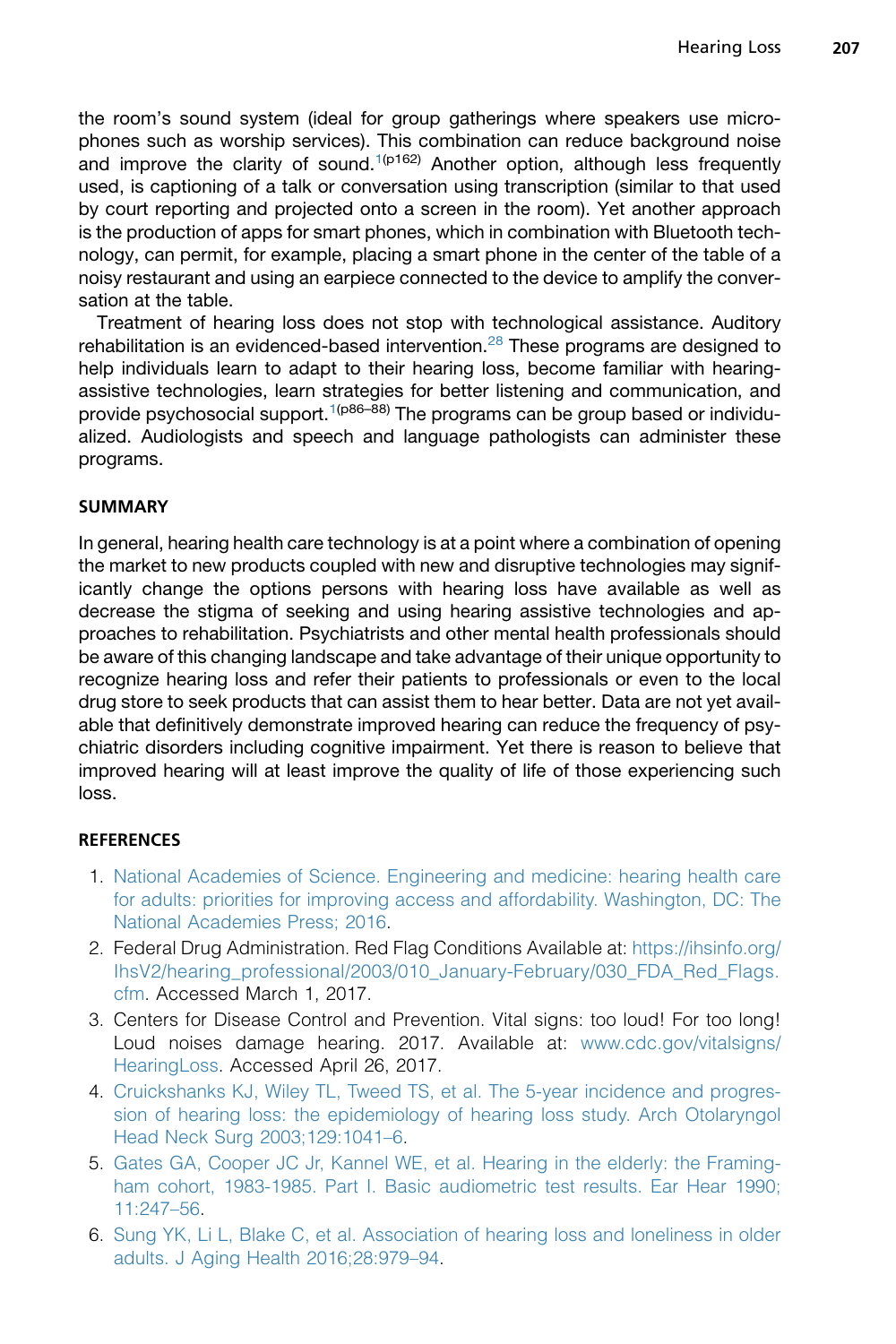- <span id="page-7-0"></span>7. [Kay DW, Roth R. Environmental and hereditary factors in the schizophrenias of](http://refhub.elsevier.com/S0749-0690(19)30104-1/sref7) [old age \("late paraphrenia"\) and their bearing on the general problem of causa](http://refhub.elsevier.com/S0749-0690(19)30104-1/sref7)[tion in schizophrenia. J Ment Sci 1961;107:649–86.](http://refhub.elsevier.com/S0749-0690(19)30104-1/sref7)
- <span id="page-7-1"></span>8. [Post F. Persistent persecutory states of the elderly. Oxford \(England\): Pergamon](http://refhub.elsevier.com/S0749-0690(19)30104-1/sref8) [Press; 1966.](http://refhub.elsevier.com/S0749-0690(19)30104-1/sref8)
- <span id="page-7-2"></span>9. [Linszen MM, Brouwer RM, Heringa SM, et al. Increased risk of psychosis in pa](http://refhub.elsevier.com/S0749-0690(19)30104-1/sref9)[tients with hearing impairment: review and meta-analyses. Neurosci Biobehav](http://refhub.elsevier.com/S0749-0690(19)30104-1/sref9) [Rev 2016;62:1–20.](http://refhub.elsevier.com/S0749-0690(19)30104-1/sref9)
- <span id="page-7-3"></span>10. [van der Werf M, van Boxtel M, Verhey F, et al. Mild hearing impairment and psy](http://refhub.elsevier.com/S0749-0690(19)30104-1/sref10)[chotic experiences in a normal aging population. Schizophr Res 2007;94:180–6.](http://refhub.elsevier.com/S0749-0690(19)30104-1/sref10)
- <span id="page-7-4"></span>11. [van der Werf M, van Winkel R, van Boxtel M, et al. Evidence that the impact of](http://refhub.elsevier.com/S0749-0690(19)30104-1/sref11) [hearing impairment on psychosis risk is moderated by the level of complexity](http://refhub.elsevier.com/S0749-0690(19)30104-1/sref11) [of the social environment. Schizophr Res 2010;122:193–8.](http://refhub.elsevier.com/S0749-0690(19)30104-1/sref11)
- <span id="page-7-5"></span>12. [Thomas A. Acquired hearing loss: psychological and social implications. Orlando](http://refhub.elsevier.com/S0749-0690(19)30104-1/sref12) [\(FL\): Academic Press; 1984](http://refhub.elsevier.com/S0749-0690(19)30104-1/sref12).
- <span id="page-7-6"></span>13. [Armstrong TW, Surya S, Elliott TR, et al. Depression and health-related quality of](http://refhub.elsevier.com/S0749-0690(19)30104-1/sref13) [life among persons with sensory disabilities in a health professional shortage](http://refhub.elsevier.com/S0749-0690(19)30104-1/sref13) [area. Rehabil Psychol 2016;61:240–50](http://refhub.elsevier.com/S0749-0690(19)30104-1/sref13).
- <span id="page-7-7"></span>14. [Contrera KJ, Betz J, Deal J, et al, Health ABC Study. Association of hearing](http://refhub.elsevier.com/S0749-0690(19)30104-1/sref14) [impairment and anxiety in older adults. J Aging Health 2016;29:172–84](http://refhub.elsevier.com/S0749-0690(19)30104-1/sref14).
- <span id="page-7-8"></span>15. [Mener DJ, Betz J, Genther DJ, et al. Hearing loss and depression in older adults.](http://refhub.elsevier.com/S0749-0690(19)30104-1/sref15) [J Am Geriatr Soc 2013;61:1627–9.](http://refhub.elsevier.com/S0749-0690(19)30104-1/sref15)
- <span id="page-7-9"></span>16. [Nirmalasari O, Mamo SK, Nieman CL, et al. Age-related hearing loss in older](http://refhub.elsevier.com/S0749-0690(19)30104-1/sref16) [adults with cognitive impairment. Int Psychogeriatr 2017;29:115–21](http://refhub.elsevier.com/S0749-0690(19)30104-1/sref16).
- <span id="page-7-10"></span>17. [Harrison Bush AL, Lister JJ, Lin FR, et al. Peripheral hearing and cognition: evi](http://refhub.elsevier.com/S0749-0690(19)30104-1/sref17)[dence from the staying keen in later life \(SKILL\) study. Ear Hear 2015;36:](http://refhub.elsevier.com/S0749-0690(19)30104-1/sref17) [395–407.](http://refhub.elsevier.com/S0749-0690(19)30104-1/sref17)
- <span id="page-7-11"></span>18. Available at: [https://www.uspreventiveservicestaskforce.org/Page/Document/](https://www.uspreventiveservicestaskforce.org/Page/Document/UpdateSummaryFinal/hearing-loss-in-older-adults-screening) [UpdateSummaryFinal/hearing-loss-in-older-adults-screening](https://www.uspreventiveservicestaskforce.org/Page/Document/UpdateSummaryFinal/hearing-loss-in-older-adults-screening). Accessed March 22, 2017.
- <span id="page-7-12"></span>19. [Cianfrone G, Pentangelo D, Cianfrone E, et al. Pharmacological drugs inducing](http://refhub.elsevier.com/S0749-0690(19)30104-1/sref19) [ototoxicity, vestibular symptoms and tinnitus: a reasoned and updated guide.](http://refhub.elsevier.com/S0749-0690(19)30104-1/sref19) [Eur Rev Med Pharmacol Sci 2011;15:601–36](http://refhub.elsevier.com/S0749-0690(19)30104-1/sref19).
- <span id="page-7-13"></span>20. Available at: [https://www.nidcd.nih.gov/health/age-related-hearing-loss#1.](https://www.nidcd.nih.gov/health/age-related-hearing-loss#1) Accessed March 22, 2017.
- <span id="page-7-14"></span>21. Available at: [https://www.slideshare.net/HISDepartment/fda-regulations-for](https://www.slideshare.net/HISDepartment/fda-regulations-for-hearing-instrument-specialists)[hearing-instrument-specialists.](https://www.slideshare.net/HISDepartment/fda-regulations-for-hearing-instrument-specialists) Accessed March 22, 2017.
- <span id="page-7-15"></span>22. Strom K. HR 2013 hearing aid dispenser survey. Available at: [http://www.](http://www.hearingreview.com/2014/04/hr-2013-hearing-aid-dispenser-survey-dispensing-age-internet-big-box-retailers-comparison-present-past-key-business-indicators-dispensing-offices/) [hearingreview.com/2014/04/hr-2013-hearing-aid-dispenser-survey-dispensing](http://www.hearingreview.com/2014/04/hr-2013-hearing-aid-dispenser-survey-dispensing-age-internet-big-box-retailers-comparison-present-past-key-business-indicators-dispensing-offices/)[age-internet-big-box-retailers-comparison-present-past-key-business-indicators](http://www.hearingreview.com/2014/04/hr-2013-hearing-aid-dispenser-survey-dispensing-age-internet-big-box-retailers-comparison-present-past-key-business-indicators-dispensing-offices/)[dispensing-offices/](http://www.hearingreview.com/2014/04/hr-2013-hearing-aid-dispenser-survey-dispensing-age-internet-big-box-retailers-comparison-present-past-key-business-indicators-dispensing-offices/). Accessed March 22, 2017.
- <span id="page-7-16"></span>23. [McCormack A, Fortnum H. Why do people fitted with hearing aids not wear them.](http://refhub.elsevier.com/S0749-0690(19)30104-1/sref23) [Int J Audiol 2013;52:360–8](http://refhub.elsevier.com/S0749-0690(19)30104-1/sref23).
- <span id="page-7-17"></span>24. [Chien W, Lin FR. Presence of hearing aid use among older adults in the United](http://refhub.elsevier.com/S0749-0690(19)30104-1/sref24) [States. Arch Intern Med 2012;172:292–3](http://refhub.elsevier.com/S0749-0690(19)30104-1/sref24).
- <span id="page-7-18"></span>25. [Qian ZJ, Wattamwar K, Caruana FF, et al. Hearing aid use is associated with bet](http://refhub.elsevier.com/S0749-0690(19)30104-1/sref25)[ter mini-mental state exam performance. Am J Geriatr Psychiatry 2016;24:](http://refhub.elsevier.com/S0749-0690(19)30104-1/sref25) [694–702.](http://refhub.elsevier.com/S0749-0690(19)30104-1/sref25)
- 26. [Folstein MF, Folstein SE, McHugh PR. "Mini-Mental State." A practical method for](http://refhub.elsevier.com/S0749-0690(19)30104-1/sref26) [grading the cognitive state of patients for the clinician. J Psychiatr Res 1975;12:](http://refhub.elsevier.com/S0749-0690(19)30104-1/sref26) [189–98.](http://refhub.elsevier.com/S0749-0690(19)30104-1/sref26)